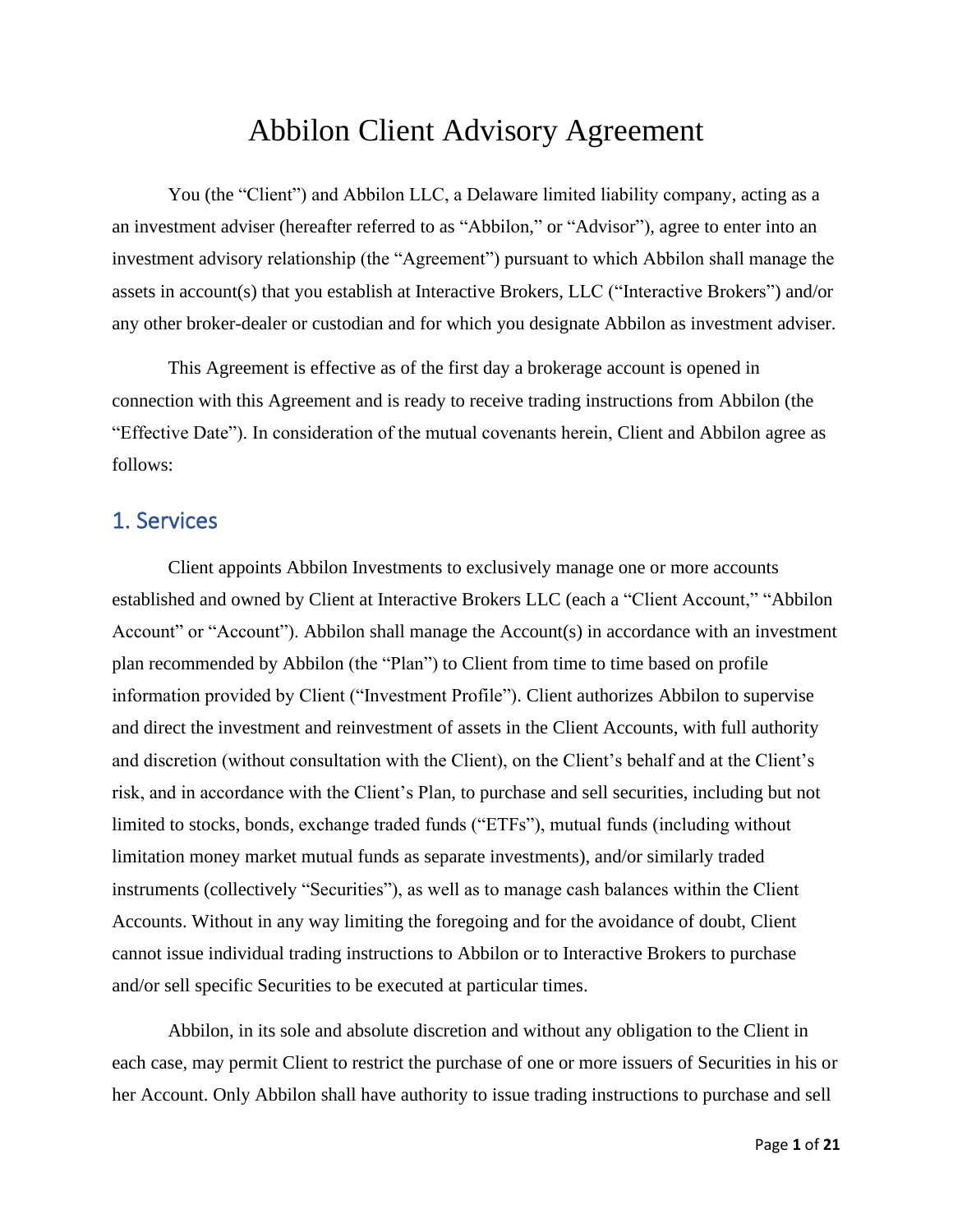Securities in the Client Accounts that are consistent with the Plan and based on the discretionary authority granted to Abbilon by Client under this Agreement.

Abbilon shall not have any duty or obligation to advise or take any action on behalf of Client in any legal proceedings, including bankruptcies or class actions, involving Securities held in or formerly held in the Account or the issuers of Securities.

Notwithstanding anything in this Agreement to the contrary, Abbilon shall have no authority hereunder to take or have possession of any assets in the Account or to direct delivery of any Securities or payment of any funds held in that Account to itself or to direct any disposition of such Securities or funds, except to Client, as directed by Client, pursuant to valid legal authority, or as provided in Section 8 (entitled "Payment of Fees").

### 2. Representations and Warranties

(a) Client represents and warrants to Abbilon and agrees with Abbilon as follows:

i. Client has the requisite legal capacity, authority and power to execute, deliver and perform his or her obligations under this Agreement. This Agreement has been duly authorized, executed and delivered by Client and is the legal, valid and binding agreement of Client, enforceable against Client in accordance with its terms. Client's execution of this Agreement and the performance of his or her obligations hereunder do not conflict with or violate any obligations by which Client is bound, whether arising by contract, operation of law or otherwise.

If the Client is an entity, the individual trustee, agent, representative or nominee (the "Client Representative") executing this Agreement on behalf of Client has the requisite legal capacity, authority and power to execute, deliver and perform such execution and the obligations under this Agreement as applicable. Specifically, if the Client is a corporation, limited liability company, partnership, or other legal entity that is not an individual, the Client Representative signing this Agreement on such Client's behalf has been authorized to execute this Agreement by appropriate corporate, member or manager, partnership or similar action.

If this Agreement is entered into by a trustee or fiduciary, the trustee or fiduciary has authority to enter into this Agreement on behalf of the Client. The Client has the power and authority to enter into this Agreement and that the services described herein are authorized under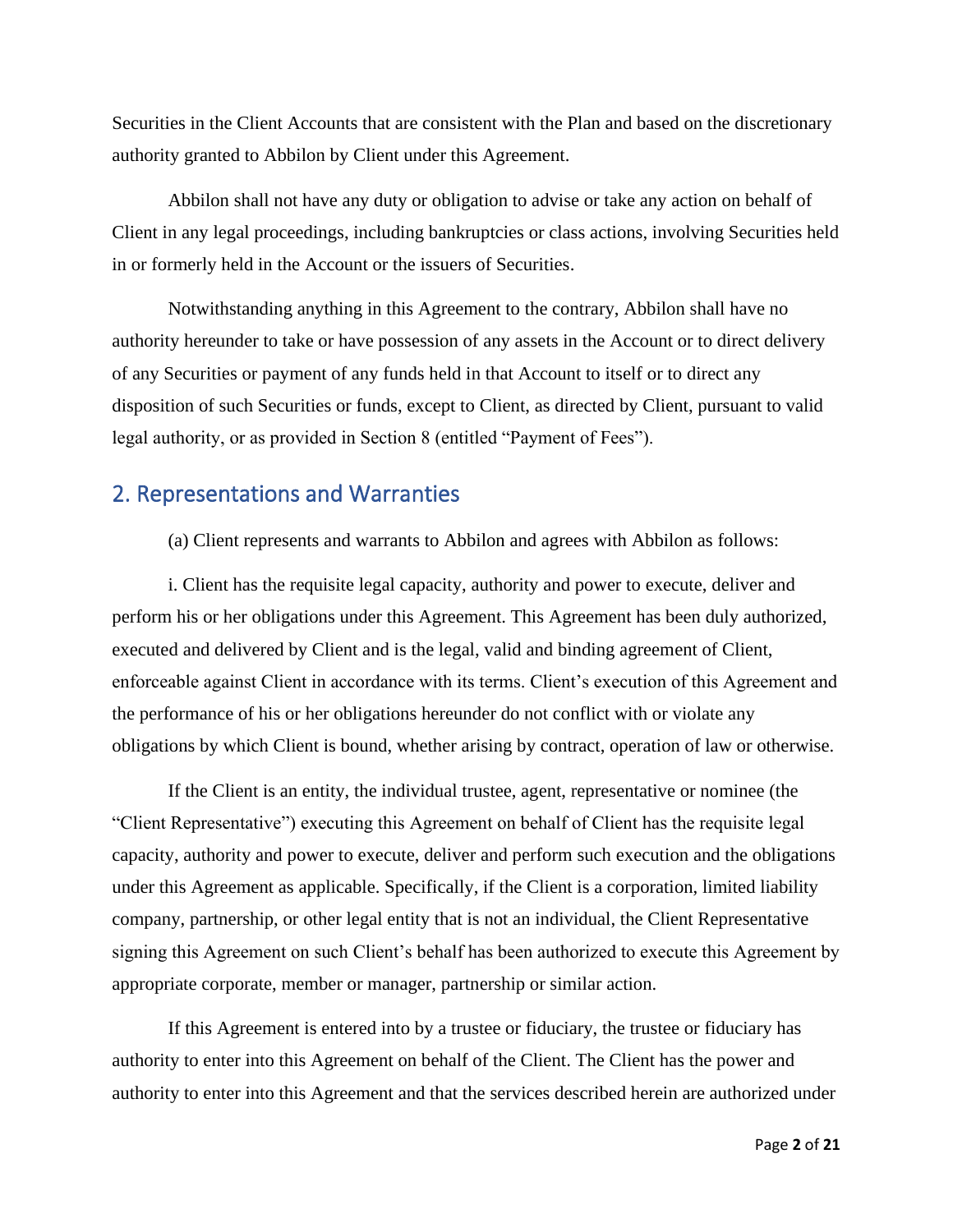the Client's applicable articles, certificate, charter, operating agreement, partnership agreement, plan document, trust or organizational, delegation or formation documents or law. Client will deliver to Abbilon evidence of Client's and Client Representative's authority on Abbilon's request and will promptly notify Abbilon of any change in such authority, including but not limited to an amendment to Client's organizational, delegation or formation documents that changes the information Client provides to Abbilon on opening the Account. Client Representative has the authority to act on behalf of the Account, and Abbilon is entitled to rely upon and may accept such instructions from the Client Representative, which may be limited due to only one Client Representative having log-in privileges to the Account, without any requirement to seek confirmation of instructions from the other Client Representatives.

ii. *For Entity Clients*: If Client Representative is entering into this Agreement, Client and Client Representative understand and agree that the representations, warranties and agreements made herein are made by Client both: (a) with respect to Client; and (b) with respect to the Client Representative.

iii. *For Joint Account Clients* (With Rights of Survivorship): If Clients are entering into this Agreement with respect to joint Account, Clients understand and agree that the representations, warranties and agreements made herein are made on behalf of all of the joint account holders and further agree that each:

(a) is a Client;

(b) has the authority to act on behalf of the joint Account and Abbilon is entitled to rely upon and may accept such instructions from any one Client, which may be limited due to only one of the Clients having login privileges to the joint Account, without any requirement to seek confirmation of instructions from the other Client(s);

(c) is jointly and severally liable per the terms of this Agreement; and

(d) that in the case of death of any of the joint Account Clients, interest in the entire Account shall vest in the surviving account Client(s) under the same terms and conditions of this Agreement and the surviving account Client(s) shall promptly provide Abbilon with written notice thereof and provide any documentation reasonably requested by Abbilon in its management of the Account.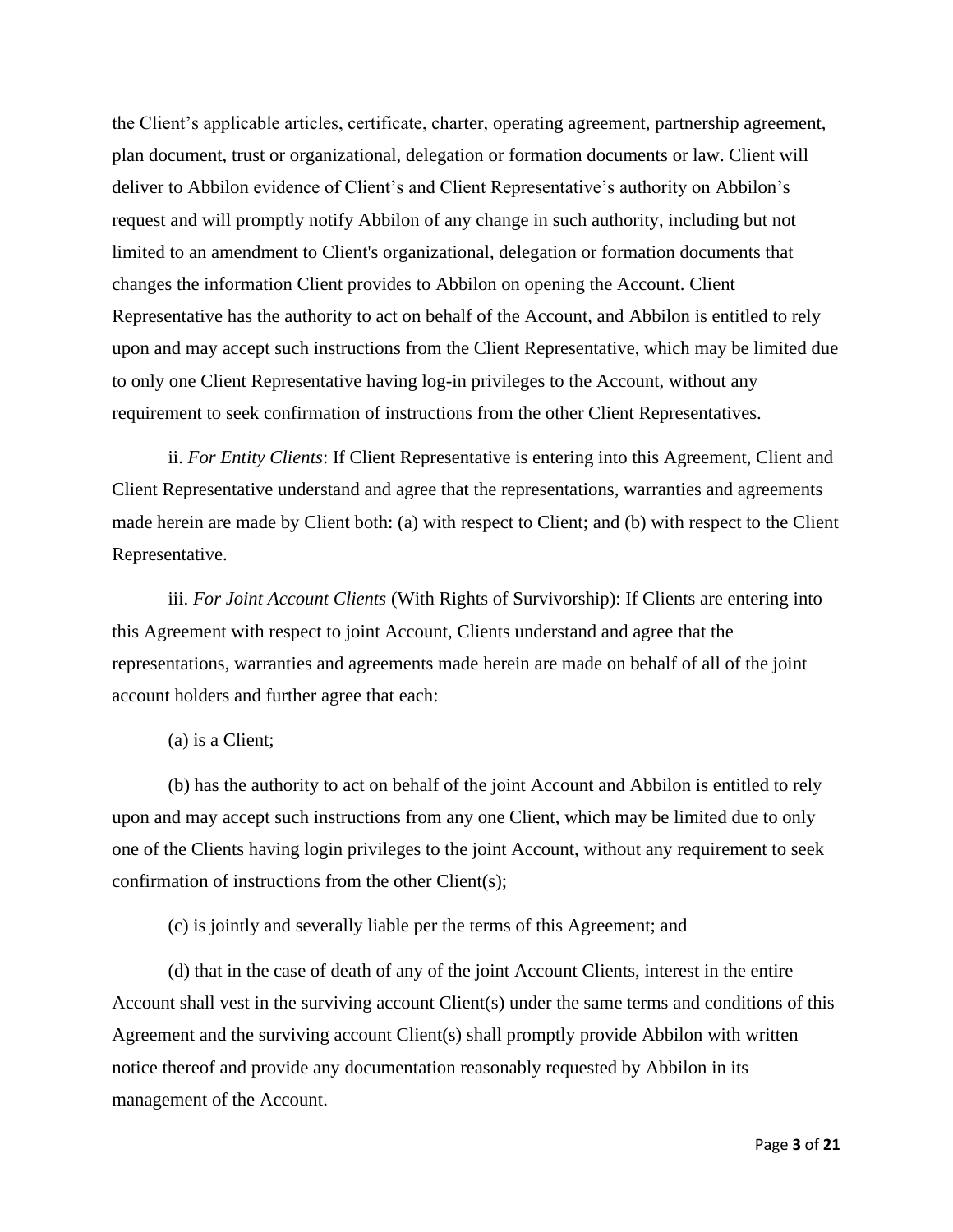iv. Client is the owner or co-owner of all cash and Securities in the Account, and there are no restrictions on the pledge, hypothecation, transfer, sale or public distribution of such cash or Securities.

v. Client acknowledges that a Plan may include only a single Security or many different Securities. Each Security playing a necessary role in the overall investment strategy and, therefore, Client understands and acknowledges that the Client cannot force exclusions or restrictions of Securities recommended by Abbilon as part of the Plan.

vi. Client will provide Abbilon with complete, current and accurate information about Client's identity, background, net worth, investing timeframe, other risk considerations, any Securities from which Client may be or become legally restricted from buying or selling, as requested, and other investment accounts, as requested, in the Investment Profile and will promptly update that information as Client's circumstances change.

vii. Client acknowledges that Abbilon and Interactive Brokers are subject to certain antimoney laundering ("AML") and related provisions under applicable laws, rules and regulations and are otherwise prohibited from engaging in transactions with, or providing services to, certain foreign countries, territories, entities and individuals, including without limitation, specially designated nationals, specially designated narcotics traffickers and other parties subject to United States government or United Nations sanctions and embargo programs (collectively "AML Laws"). Accordingly, Client hereby represents and warrants the following and shall promptly notify Abbilon if any of the following ceases to be true and accurate:

(a) to the best of the Client's knowledge based upon appropriate diligence and investigation, none of the cash or property that the Client has paid or will pay or deposit to Abbilon has been or shall be derived from or related to any activity that is deemed criminal under United States law, nor will any of the Client's payments or deposits to Abbilon directly or indirectly contravene United States federal, state, international or other 6 laws or regulations, including without limitation any AML Laws

(b) no contribution or payment by Client to Abbilon shall cause Abbilon or Interactive Brokers to be in violation of any AML Laws. Client understands and agrees that if at any time it is discovered that any of the representations in this Section 2(a)(vii) are untrue or inaccurate, or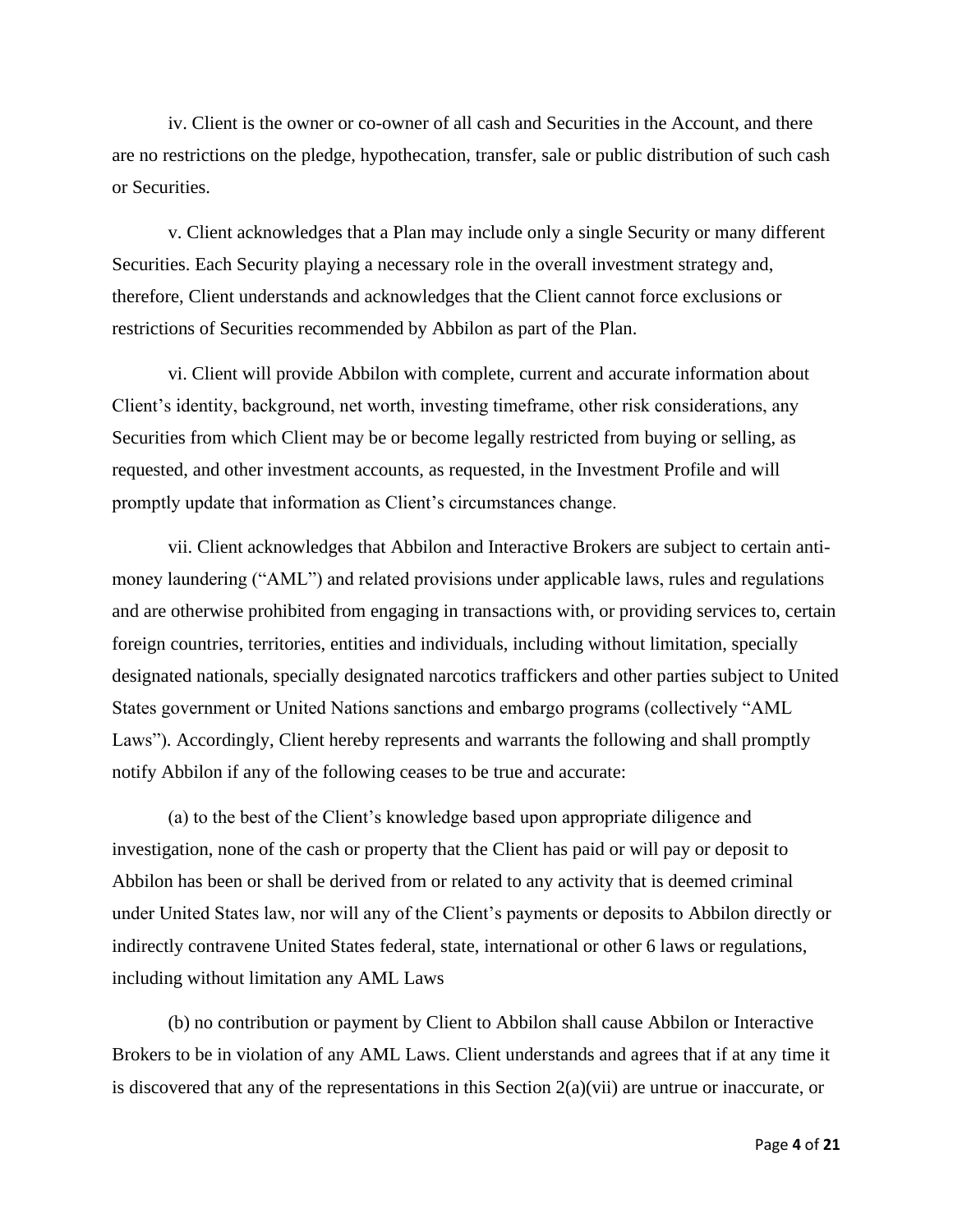if otherwise required by applicable law or regulation related to money laundering and similar activities, Abbilon may undertake appropriate actions to ensure compliance with applicable law or regulation, including, but not limited to, freezing or forcing a withdrawal of the Client's cash or assets from Abbilon.

viii. Client acknowledges that Abbilon or Interactive Brokers may require further documentation verifying Client's identity or the identity of the Client's beneficial owners, if any, and the source of funds used to make payment or deposit to Abbilon. Client hereby agrees to provide such documentation as may be requested by Abbilon. Furthermore, Client acknowledges and agrees that Abbilon or Interactive Brokers may release confidential information regarding Client and, if applicable, any of Client's beneficial owners, to government authorities, if Abbilon, in its sole discretion, determines after consultation with counsel that releasing such information is in the best interest of Abbilon.

ix. If Client specifically provides a photograph of Client's likeness and/or other personal identifying information to Abbilon for public display, then Client hereby grants permission to Abbilon to use the provided photograph of Client's likeness, Client's name and/or other information, in a commercially reasonable manner on its website<https://abbilon.com/> or its related mobile application (the "Site" or "App"), any related and/or affiliated sites, and in marketing materials now and in the future, until such time as this Agreement is terminated by either party.

Client waives any and all rights to compensation as a result of such use of Client's explicitly provided photograph of Client's likeness, Client's name and/or other information.

x. Client agrees to use Abbilon solely for Client's personal, non-commercial use, and not in connection with any competitive analysis (as determined by Abbilon).

(b) Client understands and agrees that:

(A) Abbilon does not guarantee the performance of the Account, is not responsible to Client for any investment losses, and the Account is not insured against loss of income or principal;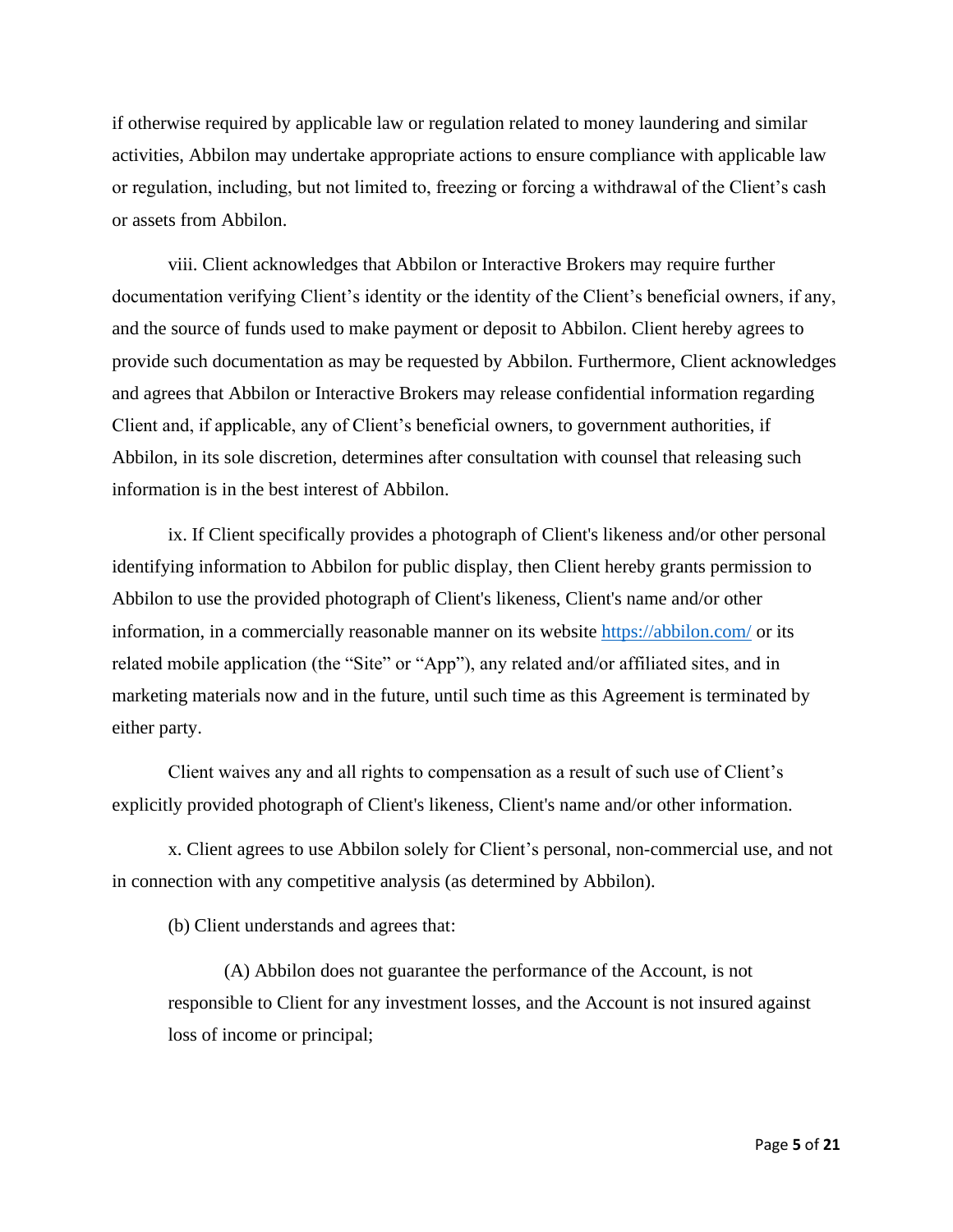(B) there are significant risks associated with investing in Securities, including, but not limited to, the risk that the Account could suffer substantial diminution in value, and this risk applies even when the Account is managed by an investment adviser;

(C) the past performance of any benchmark, market index, Fund, ETF, or other Security does not indicate its future performance, and future transactions will be made in different Securities and different economic environments;

(D) Abbilon will cause the Account to invest in Securities substantially in the proportions set forth by the Plan (subject to the profile information received from Client and to various other factors, including without limitation Client deposits or withdrawals, variations in the allocations due to movements in the prices of Securities over time, and revisions of the Plan by Abbilon from time-to-time consistent with Client's profile information);

(E) Abbilon will provide only the specific reviews and restrictions described in this Agreement and will not otherwise review or control such Account; and

(F) there are significant risks associated with any investment plan.

i. Client understands and agrees that Abbilon' sole obligation hereunder or otherwise is to manage the Account in accordance with the Plan, and notwithstanding any duty or obligation Client Representative may have to an entity Client, Client has not engaged Abbilon to provide any individual financial planning services.

Client understands and agrees that Abbilon is not responsible for any losses in an Account, as provided in Section 10, and Abbilon may at any time in its sole discretion determine that a Plan may require reallocation of Securities.

ii. Client understands and agrees that the Account will be managed solely by Abbilon based on the information Client has provided to Abbilon. Client further understands that if any of the information Client provides to Abbilon is or becomes incomplete or inaccurate, the Account's activities may not achieve Client's desired investment objectives, the Account may purchase Securities from which Client is restricted from purchasing at that time or the Plan may be inappropriate for Client. An Account's transactions may be executed at approximately the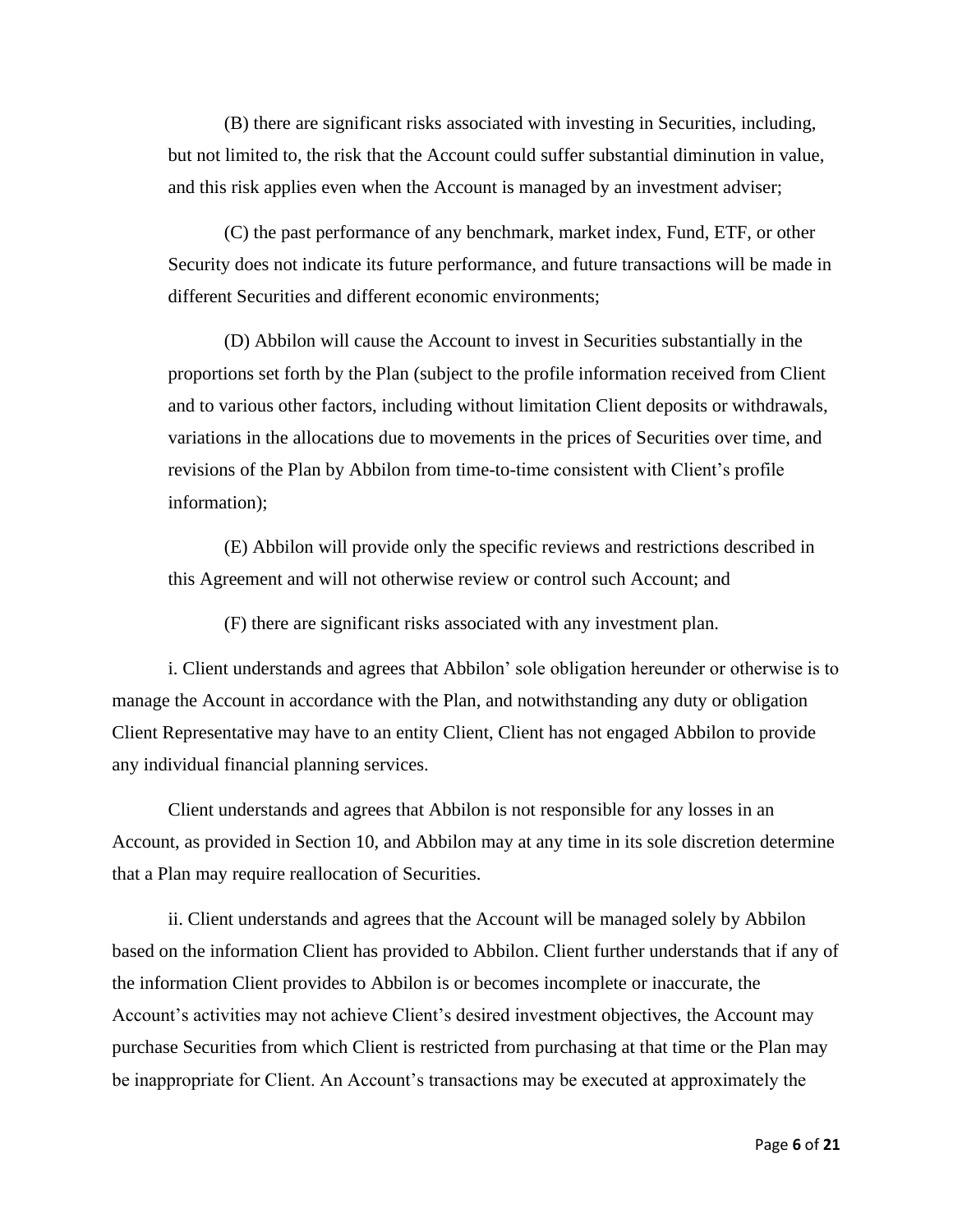same time as other client accounts managed by Abbilon in accordance with other clients' investment plan, and if the transactions are large in relation to the trading volume on that particular day, the price may be different than it would be for the execution of a smaller transaction.

Client understands and agrees that Abbilon has sole discretion regarding the manner in which transaction orders are placed for the purchase and sale of Securities for the Client Account(s).

Client further understands and agrees that prices of Securities purchased and sold for the Client Account(s) may be less favorable than the prices obtained for the same Securities in similar transactions by other client accounts managed by Abbilon and/or other non-related market participants.

iii. Client understands and agrees that an Account's composition and performance may be different for a variety of reasons from those of any Plan recommendation to a Client. These differences can arise each time the Plan is adjusted or rebalanced, including, but not limited to, the following instances:

(A) when the Account is established, and the initial Securities positions are established;

(B) when Client contributes additional capital to such Account;

(C) when Client revises his/her/its/their Investment Profile and causes Abbilon to recommend a new Plan or revise the existing Plan;

(D) each time the Advisory Fee (described in Section 5) is charged and paid from such Account; and

(E) any time Abbilon adjusts its algorithm by which the composition of the Account is maintained as specified for the Plan. On any such adjustment, Abbilon may adjust the Plan in its discretion to approximate the composition specified in the Plan as closely as reasonably practicable based on the conditions at the time.

iv. Client understands and agrees that the prices of Securities purchased or sold for the Account may be less favorable than the prices in similar transactions for other Abbilon Clients for whom Abbilon has designated different Plans.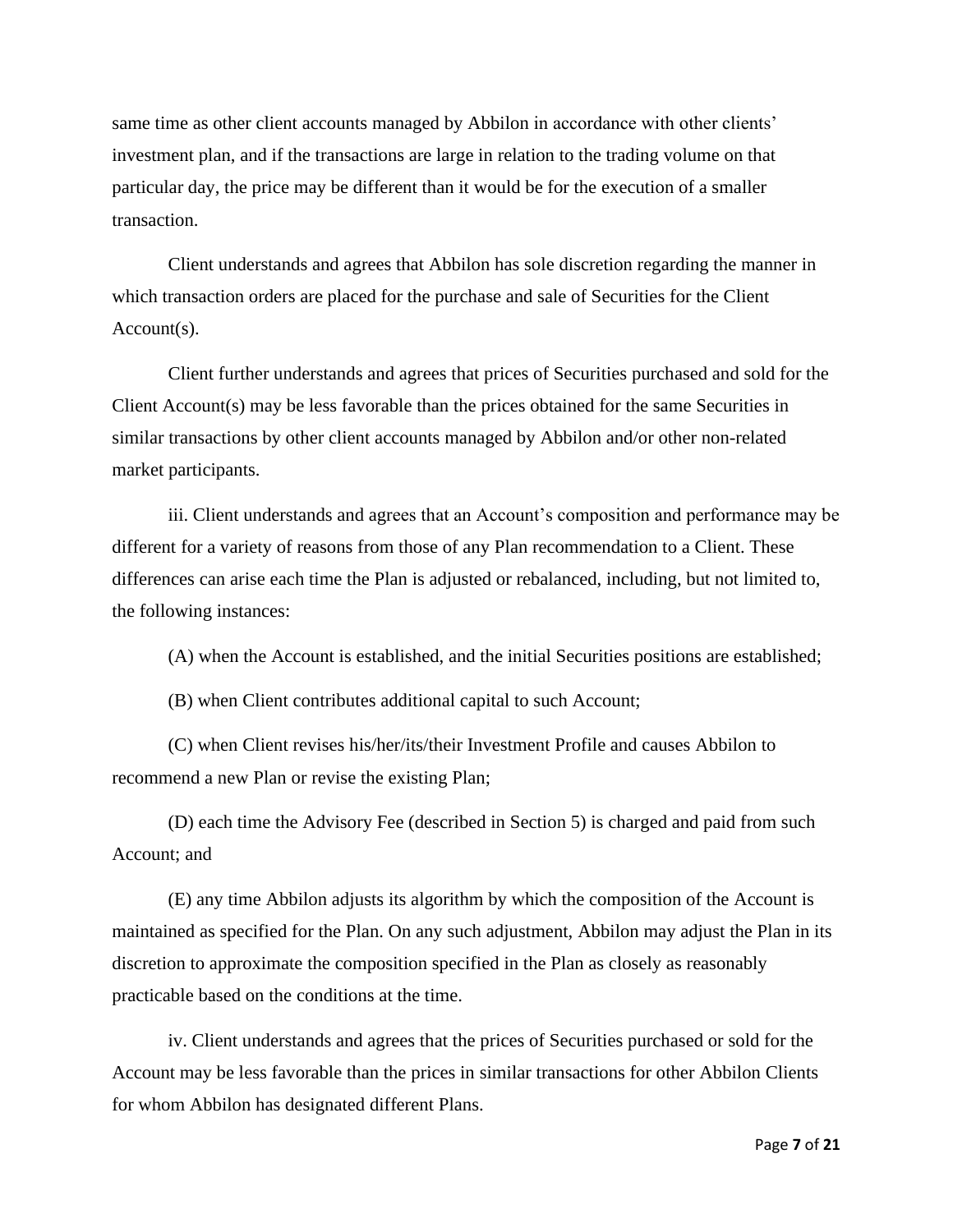v. Client understands and agrees that although there are no minimum requirements to open and maintain an Account. However, Abbilon may not be able to implement the Client's investment Plan adequately if the Account balance is below \$5,000. In such cases, Abbilon may start investing the Account's assets in as few as one single Security and build from there as assets increase.

Without in any way limiting Abbilon's rights pursuant to Section 12 hereof, Abbilon reserves the right to liquidate the Account holdings, deliver the proceeds of the liquidation to Client, and close the Account for any reason whatsoever, including for balances that determined to be too small and therefore not feasible for implementation of our investment strategies.

## 3. Custody

Client has appointed Interactive Brokers as its broker and custodian pursuant to a separate "Customer Brokerage and Custody Agreement." Abbilon shall not be liable to Client for any act, conduct or omission by the Interactive Brokers and/or the clearing broker in its capacity as broker or custodian. At no time will Abbilon accept, maintain possession or have custodial responsibility for Client's assets or securities. Client assets and securities will be delivered between Client and the Interactive Brokers only.

## 4. Confidentiality

Except as required by law or requested by regulatory authorities, (a) Abbilon agrees to maintain in strict confidence all of Client's non-public personal and financial information that Client furnishes to Abbilon, except for information that Client explicitly agrees to share publicly, and (b) Client agrees to maintain in strict confidence all investment advice and other non-public information that Client acquires from Abbilon in connection with the Account. Client agrees that Client shall not use investment recommendations and other confidential information Client receives from Abbilon for any purpose other than managing the Account, including, but not limited to, developing a service that competes with the Site or Abbilon's services. Client acknowledges receipt of and consents to Abbilon' Privacy Policy available at [www.Abbilon.com/legal/privacy.](http://www.abbilon.com/legal/privacy)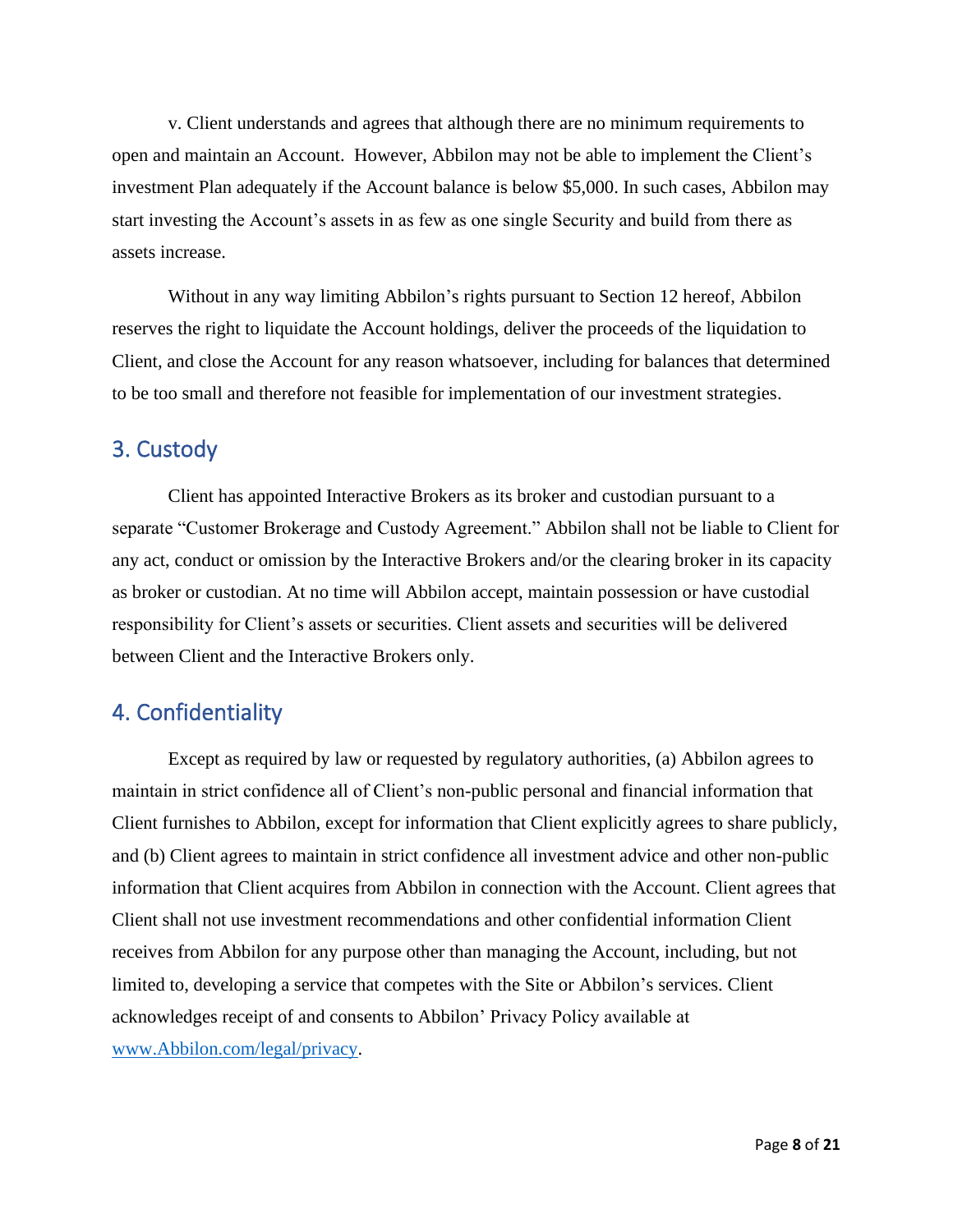Client understands, acknowledges, and agrees that they can opt-out of the Abbilon Privacy Policy and certain portions of the Abbilon Privacy Policy at any time; however, if the Client does opt out, Abbilon may choose to terminate this Agreement and related Account(s). Notwithstanding any provisions in this Agreement to the contrary, Abbilon may share Client's non-public personal and financial information with affiliates of Abbilon in connection with providing and/or enhancing the services provided to Client.

#### 5. Fees and Expenses

(a) *Management Fee Will be 1.00% of Assets Annually*. Client agrees to pay Abbilon a fee for its investment advisory services (the "Advisory Fee" or "Management Fee") at the rate of 1.00% of the value of the Account annually (or .25% quarterly). The Advisory Fee shall be calculated quarterly in arrears, based on the net market value of the Client's Account at the end of each quarter using the closing prices of each security on the last trading day of the quarter.

Abbilon may amend and/or increase the Management Fee provided it provides Client with written notice of the amendment 30 days in advance. Client understands that services similar to those provided by Abbilon may be available from other sources at lower costs.

(b) *Fees Will Be Automatically Deducted from Account*. The Advisory Fee shall be deducted directly from the Client's Account. Client authorizes the broker-dealer or Custodian carrying the Client's Account to charge his, her, its or their Account the amount of Advisory Fee and to remit such fee to Abbilon in accordance with Client's instructions. Client acknowledges that it is Client's responsibility to verify the accuracy of the Custodian's calculation of Advisory Fee. If there is not enough liquid cash or equivalents in the account to pay the fee when due, Client authorizes the Abbilon to liquidate the necessary positions in the Account to cover the amount of the fees due.

(c) *Advisory Fee Waiver*. Abbilon shall reimburse the Management Fee for any full year period when Client Account's total return is below that of the Standard and Poor's 500 Index (the "S&P 500"), as reported in the Wall Street Journal. This Fee Waiver will not apply if Client closes the Account voluntarily (or if Abbilon closes the Account for good cause) before the current full year period is completed.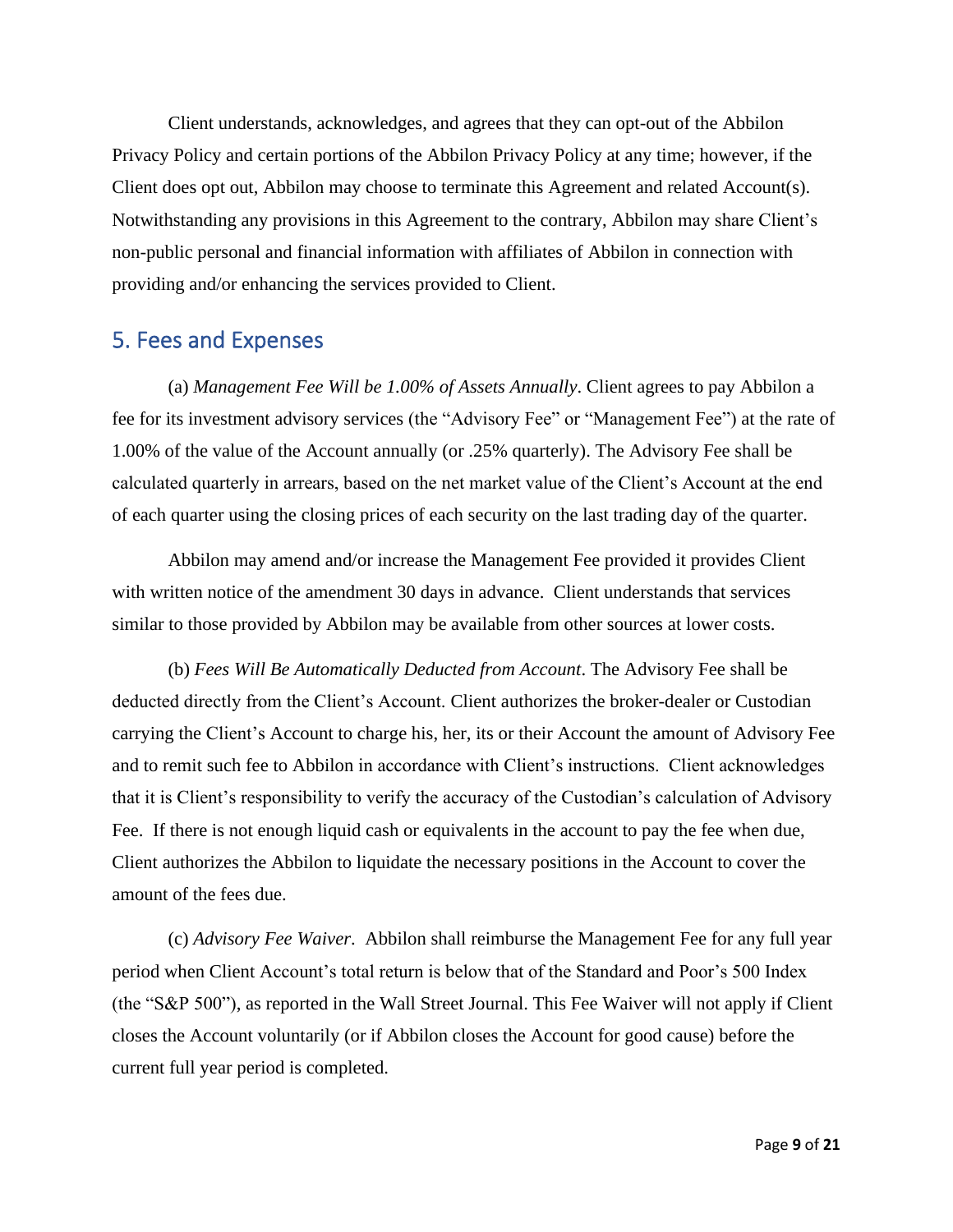Except as provided below, the fees due for each calendar quarter shall be due and payable in arrears no later than ten (10) business days from the end of the calendar quarter. Abbilon will promptly notify Client of any increase or decrease in the Advisory Fee.

(d) *Pro-rated Fees*. If Client closes the Account, withdraws the entire balance of the Account, or otherwise terminates this Agreement on any date other than the last business day of the quarter (except under the circumstances covered by Section 5(b)), Client shall pay any outstanding aggregate fees for the period from the day immediately following the last day of the last calendar quarter for which Client has paid, through the effective date of such withdrawal or termination.

(e) If, for any reason, Abbilon closes and liquidates all the positions held in the Account, Client will receive the proceeds of the liquidated portion of the Account net of any Advisory Fee due, and this Agreement shall terminate.

(f) If, for any reason, there is insufficient cash available in the Account to cover the Advisory Fees at the time they are charged, Abbilon, in its sole discretion, may cause certain Securities in the Account to be liquidated to allow the Advisory Fees to be deducted from the Account.

(f) Abbilon reserves the right, in its sole and absolute discretion, to reduce or waive the Advisory Fee for certain Client Accounts for any period of time determined by Abbilon. In addition, Client agrees that Abbilon may waive all or a portion of its fees for other clients, without notice to Client and without waiving its fees for Client.

(g) No portion of Advisory fee shall be based on a share of capital gains upon or capital appreciation of the assets or any portion of the assets in Client's Account.

(h) *Other Fees and Expenses Covered by Client.* All brokerage commissions, custodial fees, stock transfer fees, transaction fees, charges imposed directly by mutual, index or exchange-traded funds, fees imposed by variable annuity providers, certain deferred sales charges, odd-lot differentials, transfer taxes, wire transfer and electronic fund fees and other similar charges incurred in connection with transactions for Client's account imposed by unaffiliated third parties will be paid out of the assets in the account and are in addition to the fees paid by Client to Advisor.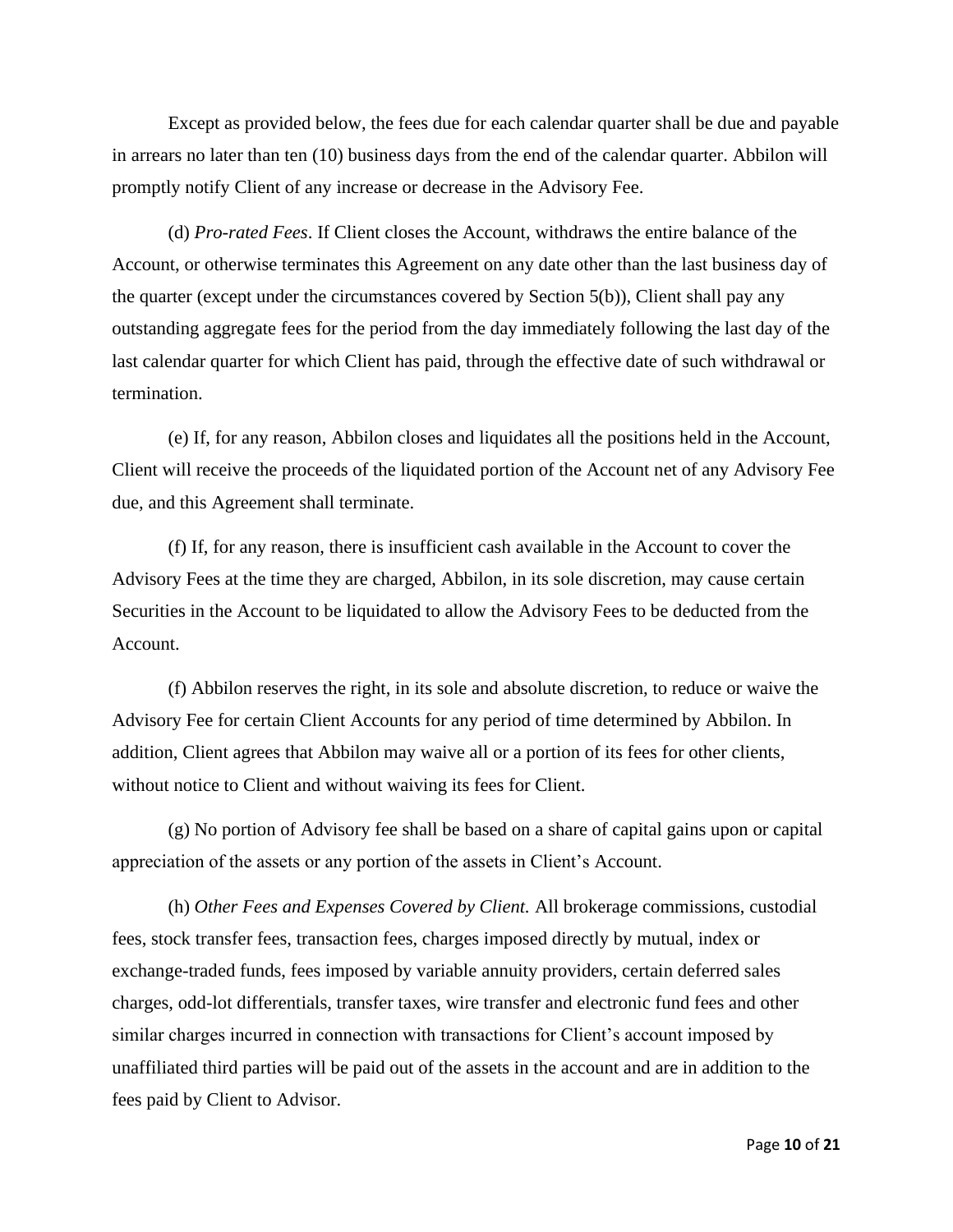## 6. Valuation

The assets in the Account will be valued by Interactive Brokers.

## 7. Responsibility for Expenses

Abbilon charges Client the Advisory Fee as provided in Section 5 hereof. Clients may bear additional fees, such as fees embedded in the products (including without limitation ETFs or mutual funds) held in the Account. Furthermore, Interactive Brokers may charge Clients additional fees or expenses for its brokerage services or products.

#### 8. Payment of Fees

Abbilon may, in its discretion, either (a) cause the Account to pay to Abbilon any amount owing to Abbilon or Interactive Brokers under this Agreement or (b) bill Client for such amount, in which case Client shall pay such amount to Abbilon within ten (10) days of Client's receipt of such bill. If Abbilon causes the Account to pay Abbilon or Interactive Brokers directly, Abbilon will inform Interactive Brokers of the amount of the Advisory Fee to be paid to Abbilon directly from the Account and notify Client, after the Advisory Fee has been charged, the amount of the Advisory Fee and the net market values of Client's assets on which the Advisory Fee has been based. Notification to Client will be through Client's user account on the Site or by email at the address(es) provided by Client to Abbilon.

#### 9. Portfolio Transactions

(a) Abbilon will place orders for the execution of transactions for the Client Account in accordance with Abbilon's Form ADV Part 2 (available at https://www.Abbilon.com) as may be amended from time to time. Abbilon shall not have any responsibility for obtaining for the Account the best prices or any commission rates.

(b) Client agrees that Abbilon, or any person controlling, controlled by or under common control with Abbilon, may act as broker for both Client and for another person on the other side of any transaction involving funds or Securities in the Account ("Agency Cross Transaction"). Client recognizes that Abbilon or its affiliates may receive commissions and have a potentially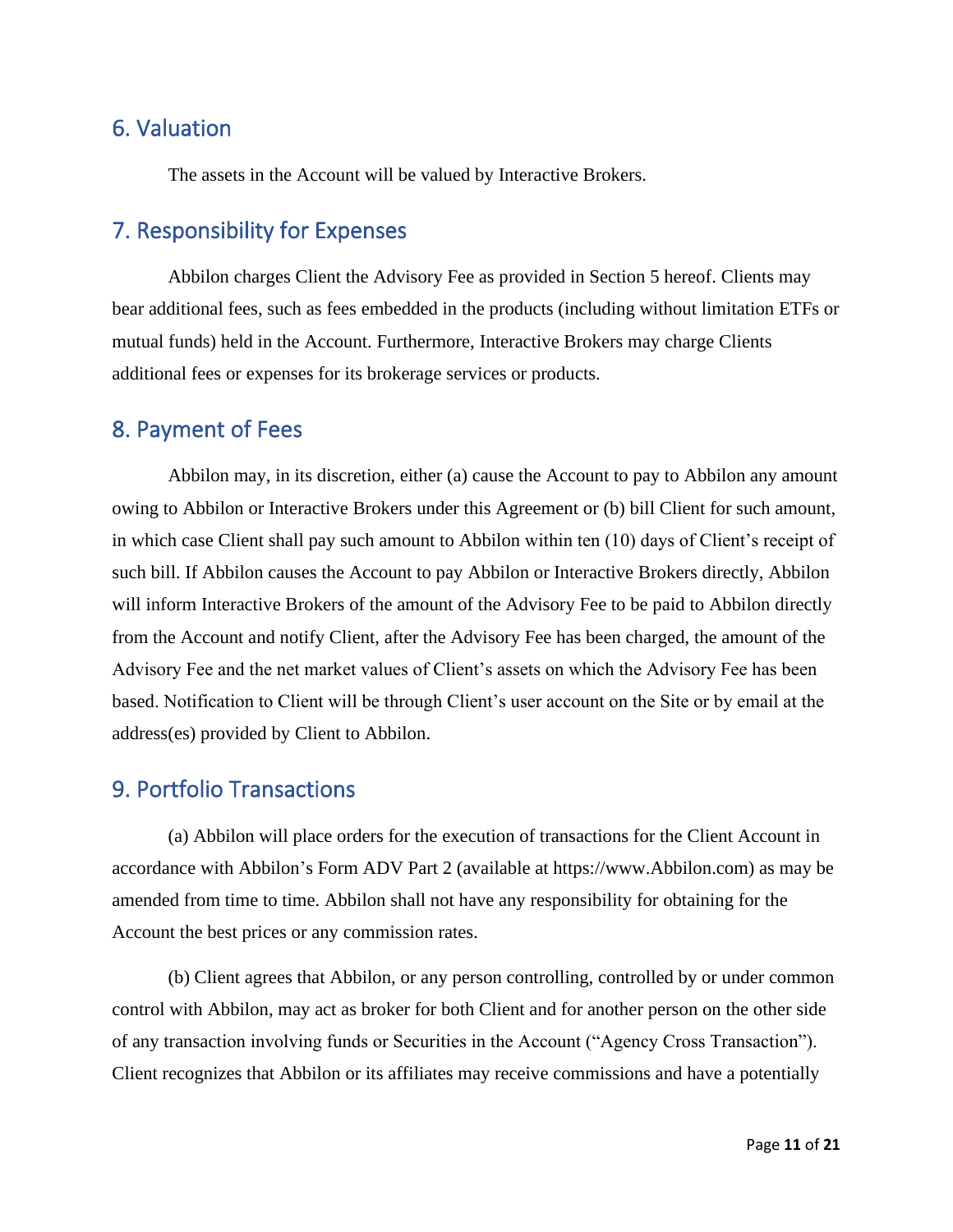conflicting division of loyalties and responsibilities regarding, both parties to such Agency Cross Transactions.

If Abbilon engages in an Agency Cross Transaction, Abbilon or its designee will send to Client a written confirmation at or before the completion of each such Agency Cross Transaction, which confirmation will include (i) a statement of the nature of such Agency Cross Transaction, (ii) the date such Agency Cross Transaction shall have taken place, (iii) an offer to furnish, on request, the time when such Agency Cross Transaction shall have taken place, and (iv) the source and amount of any other remuneration received or to be received by Abbilon or any of its affiliates in connection with such Agency Cross Transaction. Abbilon shall also send to Client, at least annually, a written statement identifying the total amount of such Agency Cross Transactions during the period included in the statement, and the total commissions or other remuneration received or to be received by Abbilon or any of its affiliates in connection with such Agency Cross Transaction included in the statement.

The consent to Agency Cross Transactions set forth in this Section may be revoked by Client at any time by notifying Abbilon in writing.

### 10. Limitation of Liability and Indemnification

(a) To the extent permitted under applicable law, Client understands and agrees that Abbilon will not be liable to Client for any losses, expenses, damages, liabilities, charges and claims of any kind or nature whatsoever (including without limitation any legal expenses and costs and expenses relating to investigating or defending any demands, charges and claims) (collectively, "Losses") incurred by Client with respect to any Accounts, except to the extent that such Losses are actual losses of the Client proven with reasonable certainty and are the direct result of an act or omission taken or omitted by the Adviser during the term of this Agreement which constitutes willful misfeasance, bad faith or gross negligence under this Agreement.

Without limitation, Abbilon shall not be liable for Losses resulting from or in any way arising out of (i) any action of the Client or its previous advisers or other agents, (ii) force majeure or other events beyond the control of Abbilon, including without limitation any failure, default or delay in performance resulting from computer or other electronic or mechanical equipment failure, unauthorized access, strikes, failure of common carrier or utility systems,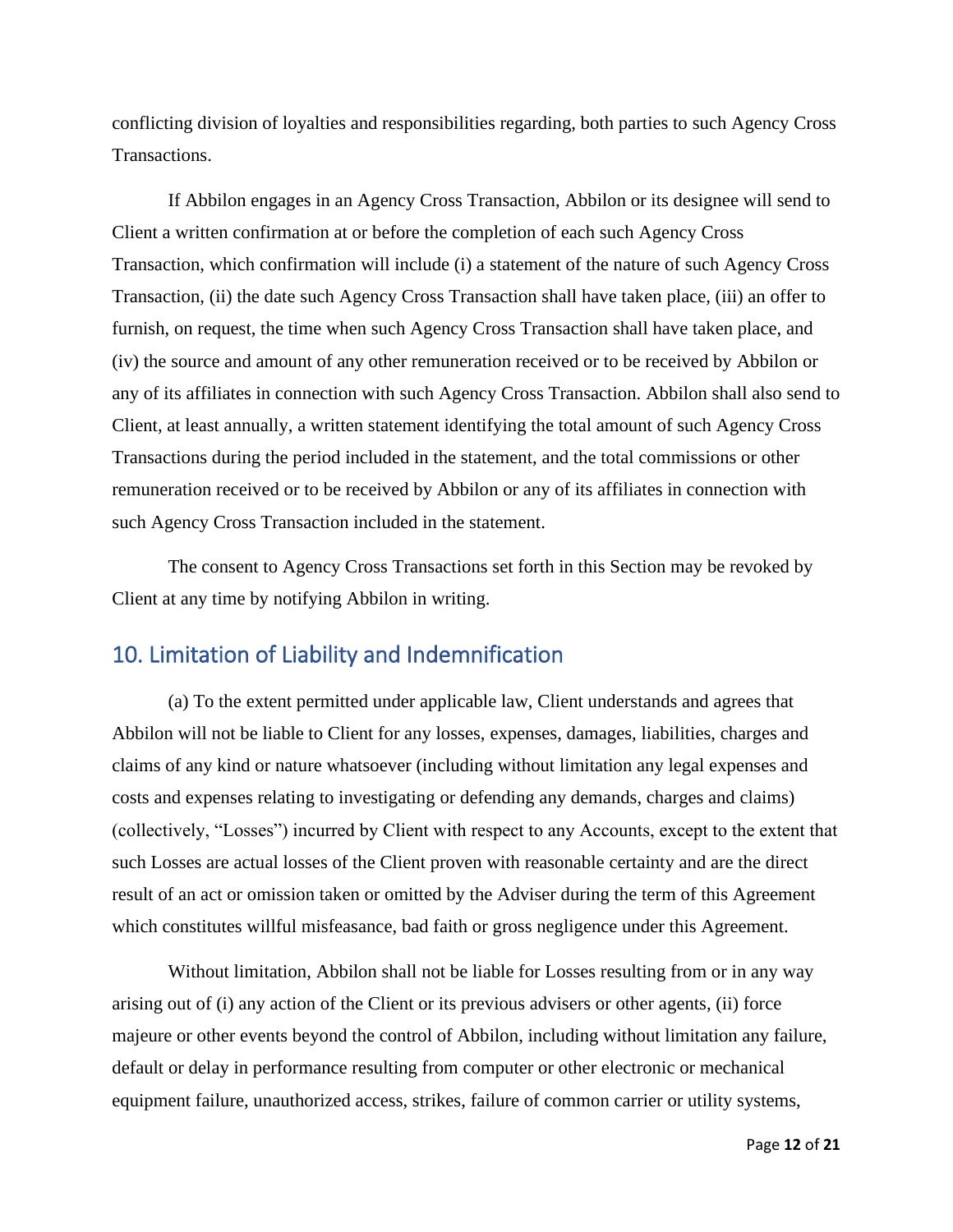severe weather or breakdown in communications not reasonably within the control of Abbilon or other causes commonly known as "acts of god", or (iii) general market conditions unrelated to any violation of this Agreement by Abbilon.

(b) Client (and in addition, for entity accounts, Client Representative) shall reimburse, indemnify, defend and hold harmless Abbilon, its affiliates and their directors, officers, shareholders, employees and any person controlled by or controlling Abbilon from and against any and all Losses relating to this Agreement or the Account arising out of any misrepresentations or act or omissions or alleged act or omission on the part of the Client (or Client Representatives) or previous advisers or the custodian or any of their agents, except if such Losses are the direct result of Abbilon' willful misfeasance, bad faith or gross negligence in the performance of Abbilon' duties or by reason of Abbilon' reckless disregard of its obligations and duties hereunder. In addition to the above indemnities, for entity Clients, the Client Representative shall further indemnify and defend Abbilon and Abbilon' directors, officers, shareholders, employees and affiliates and hold them harmless from and against any and all claims, losses, damages, liabilities and expenses, as they are incurred, resulting from or in connection to Client's assertion of Client Representative's lack of proper authorization from Client to enter into this Agreement.

Notwithstanding anything in this Section 10 or otherwise in this Agreement to the contrary, nothing herein shall constitute a waiver or limitation of any rights that Client may have under any federal or state securities laws, which rights may arise even if Abbilon's recommendation or other act or failure to act hereunder does not constitute willful misfeasance, bad faith or gross negligence in the performance of 10 Abbilon' duties or by reason of Abbilon's reckless disregard of its obligations and duties hereunder.

#### 11. Proxies

Abbilon is not required to take any action or render any advice with respect to the voting of proxies regarding the issuers of securities held in Client's account except as may be directed by Client or otherwise required by law. Client is responsible for all decisions concerning the voting of proxies for securities held in his or her account, and Abbilon cannot give any advice or take any action with respect to the voting of these proxies.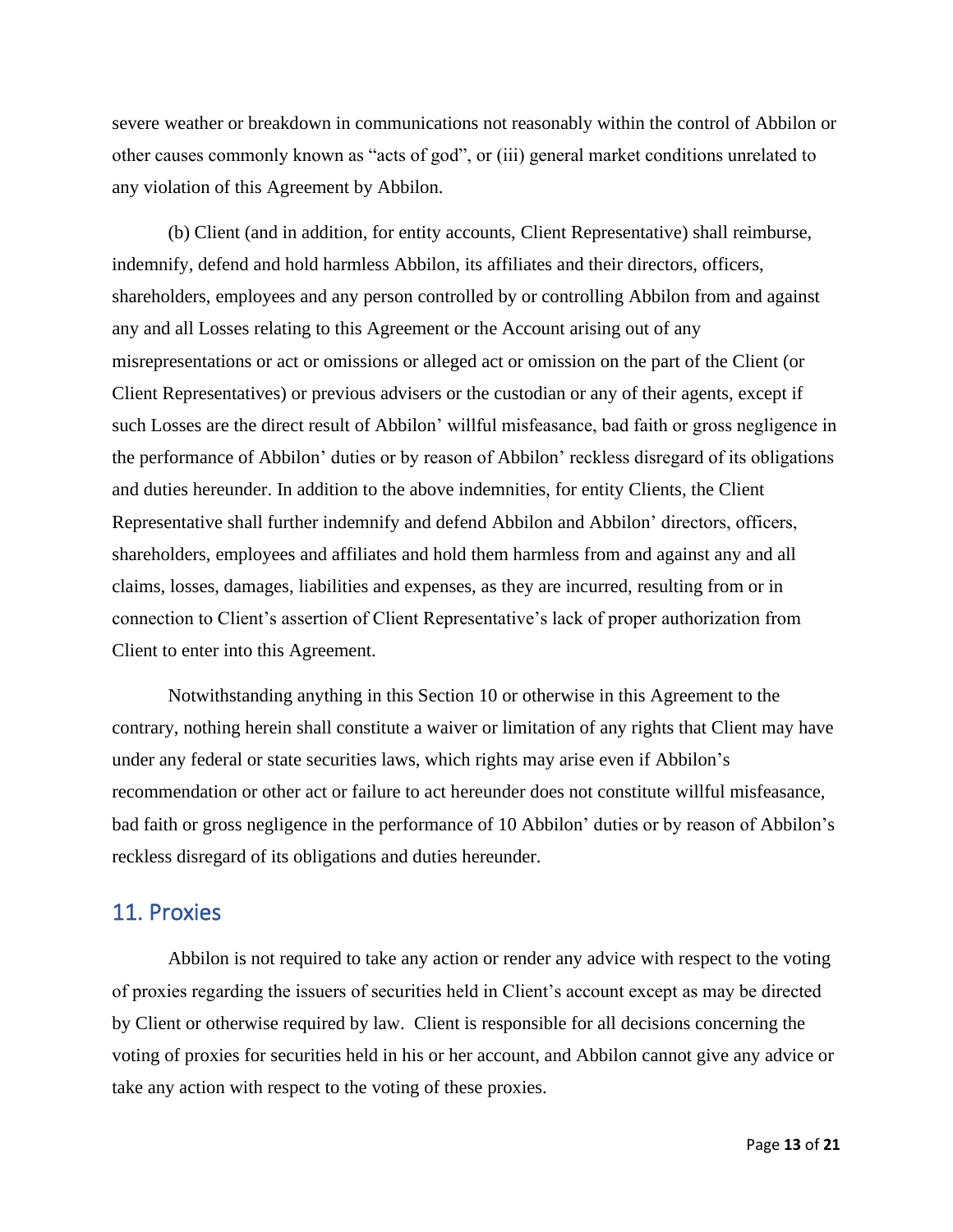Also, Abbilon shall have no responsibility to render legal advice or take any legal action on Client's behalf with respect to securities then or previously held in the account or the issuers thereof, that become the subject of legal proceedings, including bankruptcy proceedings or class actions. Client remains responsible for: (i) directing the manner in which proxies solicited by issuers of securities will be voted; and (ii) making all elections relating to mergers, acquisitions, tender offers, bankruptcy proceedings and other events pertaining to the securities in the account.

## 12. Termination; Withdrawals

This Agreement may be terminated by either party with or without cause by notice to the other party, which notice shall be provided by Client to Abbilon through the Site and by Abbilon to Client through the primary email address in Client's Account Application as Client shall update from time to time. Client may withdraw all or part of the Account by notifying Abbilon at any time provided that all partial withdrawals comply with Abbilon' required Account minimums as posted on the Site and updated from time to time, unless Abbilon otherwise consents in advance. Client's withdrawal of all of the Account under this Agreement, or Client's withdrawal that results in an Account balance below the minimum as provided in Section 2(b)(vi) hereof will terminate this Agreement.

Upon termination of this Agreement, Sections 8 (only as to fees accruing prior to termination), 10, 15, and 17 through 23 shall survive such termination. Client understands and agrees that upon termination of this Agreement Abbilon may determine to liquidate immediately all holdings in the Plan and the Account, and subject to Section 10 hereof, Abbilon shall not be liable to Client to any consequences of such liquidation.

#### 13. Account Statements

Client will receive account statements via electronic delivery or regular mail from Interactive Brokers, which are the official records of the Account. Abbilon may also provide information about the Account from time to time through a website or application.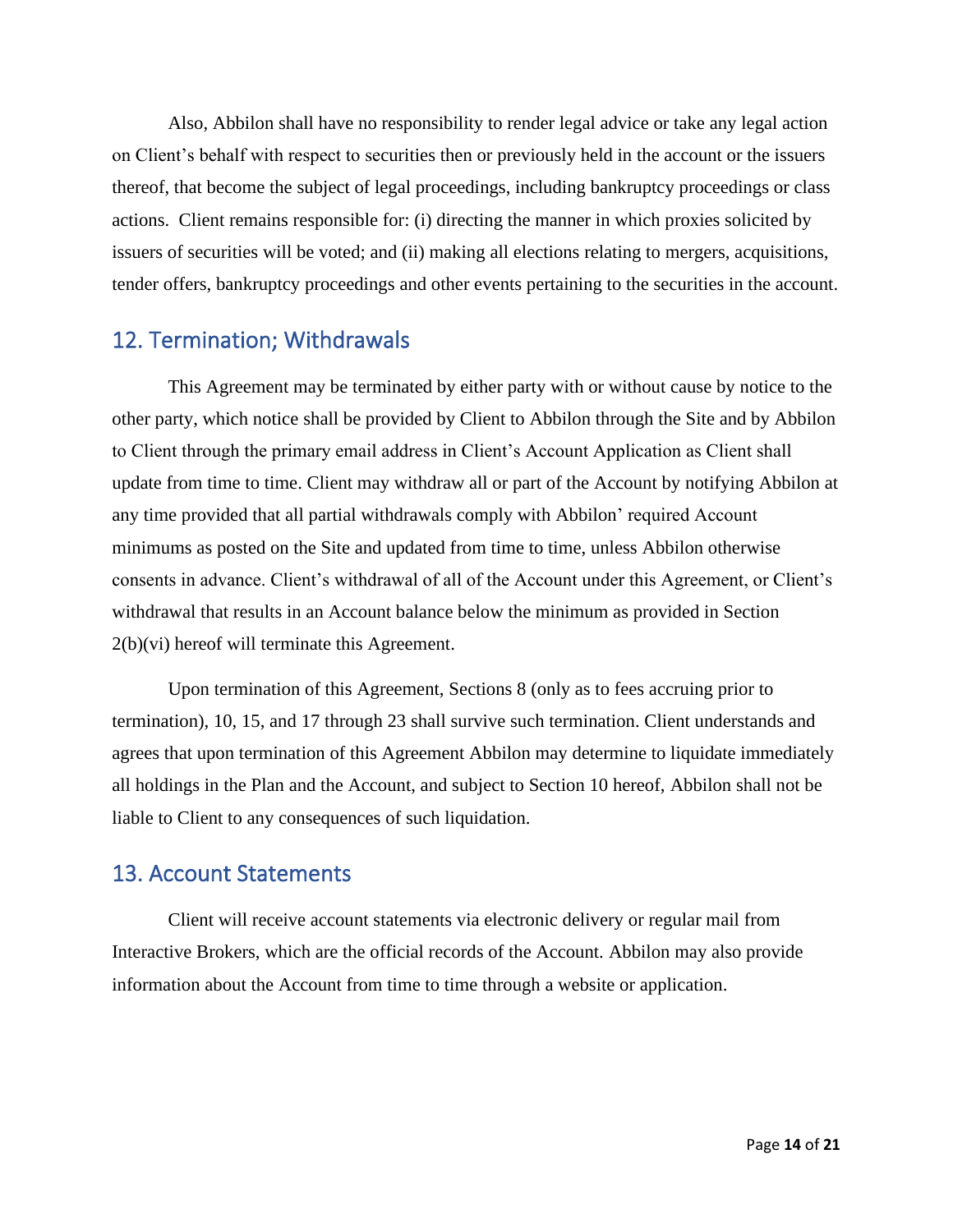## 14. Independent Contractor

Abbilon is and will hereafter act as an independent contractor and not as an employee of Client, and nothing in this Agreement may be interpreted or construed to create any employment, partnership, joint venture or other relationship between Abbilon and Client.

## 15. Assignment

Abbilon may not assign this Agreement without the prior consent of Client or the consent of any additional authorized signatories on behalf of Client, if such consent is required under the Investment Advisers Act of 1940, as amended. In the event of an assignment by Abbilon, Abbilon shall request any required consent(s) of Client within a specified reasonable time (which shall not be less than thirty (30) days). If Client does not respond to such request within the time specified, Abbilon shall inform Client that the proposed assignee will continue the advisory services of Abbilon for a specified reasonable time (which shall not be less than thirty (30) days), and if Client does not respond to such second notice from Abbilon, Client's continued acceptance of investment management services from the proposed assignee shall constitute Client's consent(s) to the assignment. This Agreement shall bind and inure to the benefit of and be enforceable by the parties and their respective successors and assigns.

## 16. Delivery of Information

Client acknowledges electronic delivery of Abbilon's brochure that would be required to be delivered under the Advisers Act (including the information in Part 2 of Abbilon' Form ADV), which is available on the Site and the App and provided here by link: https://www.Abbilon.com/form\_adv\_part\_2.pdf

On written request by Client, Abbilon agrees to annually deliver electronically, without charge, Abbilon's brochure required by the Advisers Act.

## 17. Governing Law

This Agreement shall be governed exclusively by and construed and interpreted in accordance with the U.S. Federal Arbitration Act, federal arbitration law, and the laws of the Commonwealth of Massachusetts, excluding its provisions on conflicts or choice of laws. Except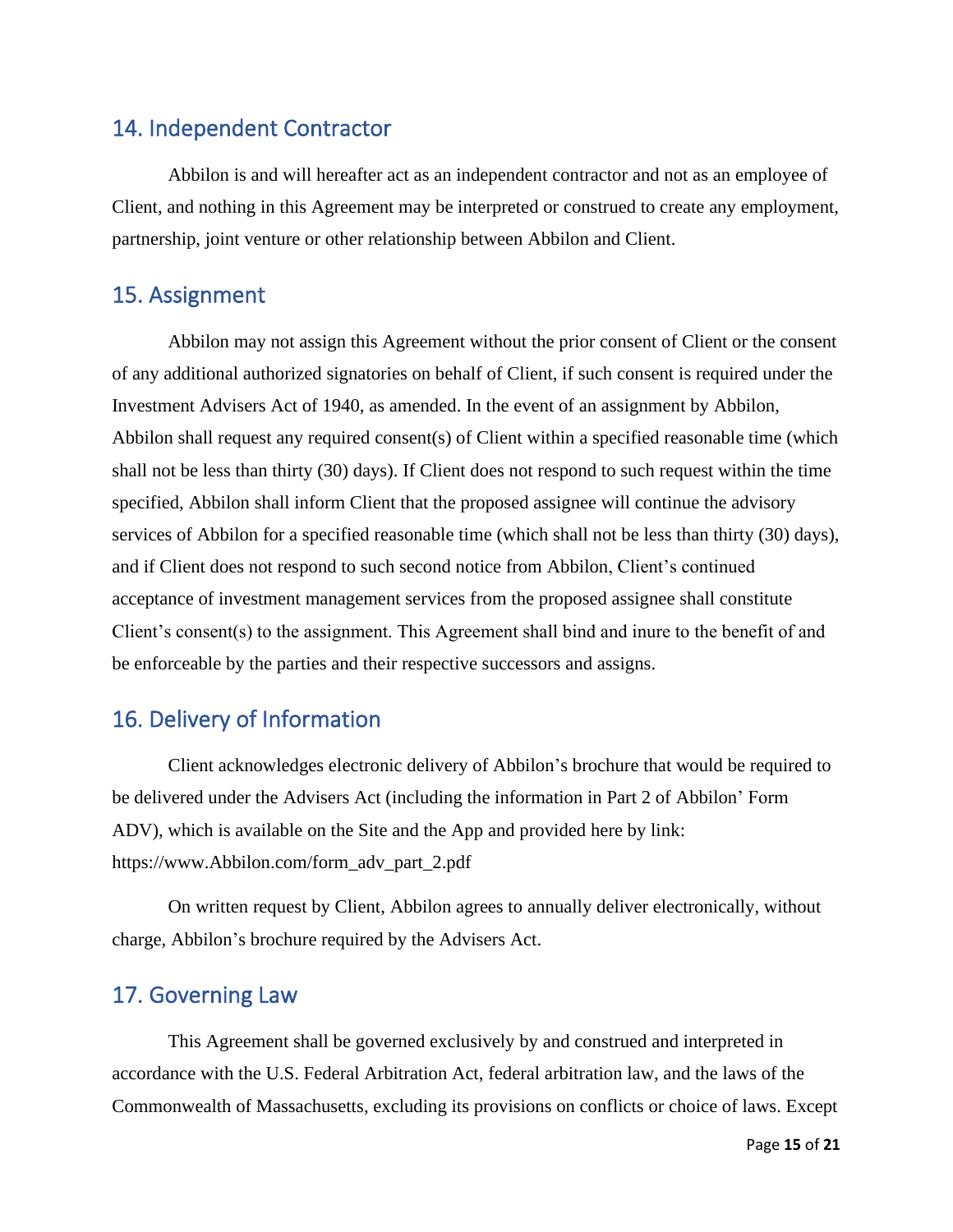as otherwise expressly set forth in Section 18 of this Agreement below, any legal action or proceeding arising under this Agreement shall be brought exclusively in courts located in Boston Massachusetts, and the parties hereby irrevocably consent to the personal jurisdiction and venue therein.

#### 18. Arbitration

Any dispute, claim or controversy arising out of or relating to the advisory services provided by Abbilon, this Agreement or the breach, termination, enforcement, interpretation or validity thereof, including the determination of the scope or applicability of this Agreement to arbitrate (each a "Dispute"), shall be resolved solely by binding, individual arbitration rather than a class, representative or consolidated action or proceeding. You and Abbilon each further agree that the U.S. Federal Arbitration Act governs the interpretation and enforcement of this Agreement, and that each party is waiving the right to a trial by jury or to participate in a class action.

This arbitration provision shall survive termination of this Agreement.

#### *(a) Exceptions and Opt-Out.*

As limited exceptions to mandatory arbitration as set forth in this Section 18 of this Agreement: (i) you may seek to resolve a Dispute in small claims court if it qualifies; and (ii) the parties each retain the right to seek injunctive or other equitable relief from a court to prevent (or enjoin) the infringement or misappropriation of our intellectual property rights. In addition, you will retain the right to opt out of arbitration entirely and litigate any Dispute if you provide us with written notice of your desire to do so by email at support@Abbilon.com or by regular mail at Abbilon Adviser's physical address within thirty (30) days following the date you first agree to the terms of this Agreement.

#### *(b) Conducting Arbitration and Arbitration Rules.*

The arbitration will be conducted by the American Arbitration Association ("AAA") under its Consumer Arbitration Rules (the "AAA Rules") then in effect, except as modified by this Agreement. The AAA Rules are available at www.adr.org or by calling 1-800-778-7879. A party who wishes to start arbitration must submit a written Demand for Arbitration to AAA and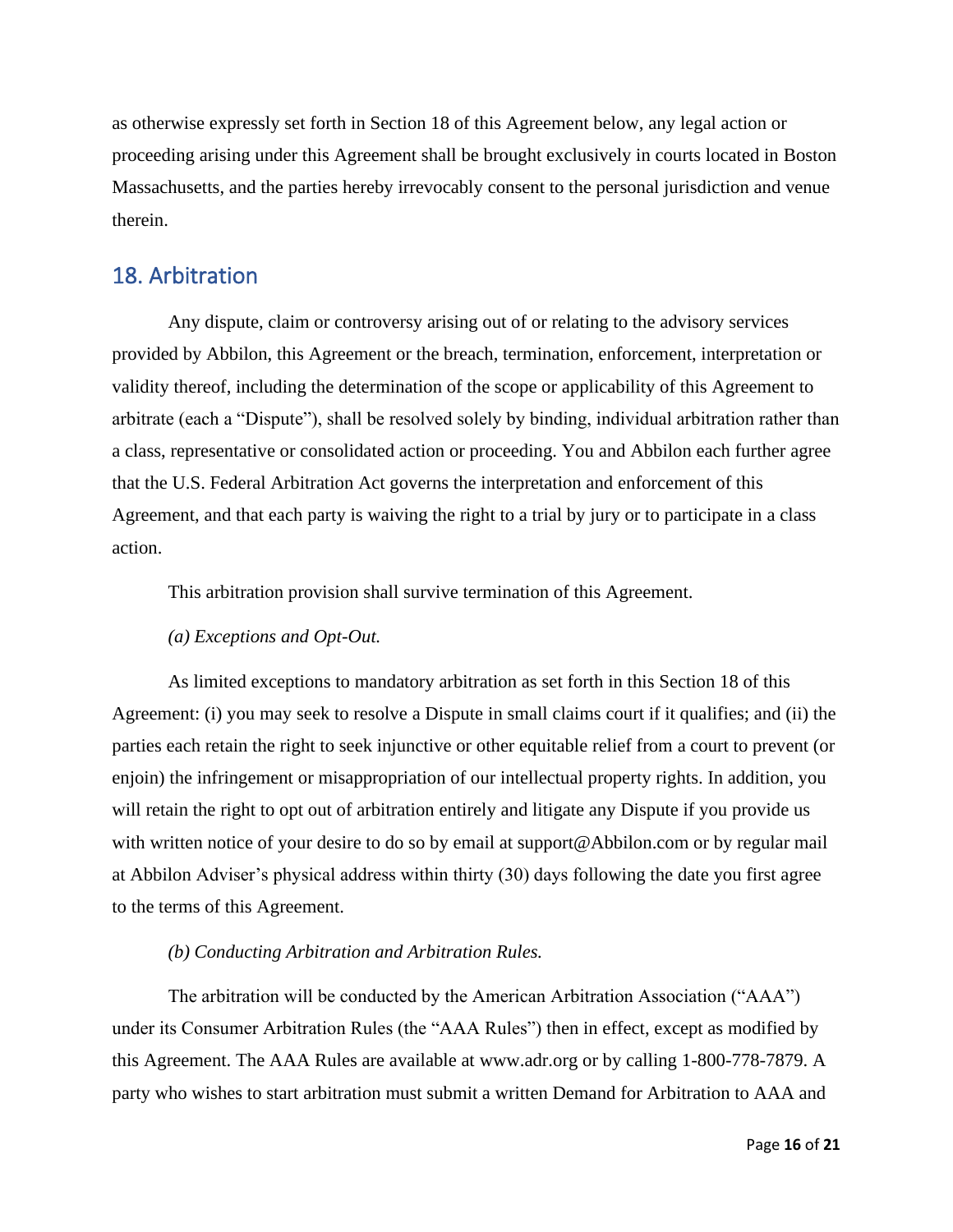give notice to the other party as specified in the AAA Rules. The AAA provides a form Demand for Arbitration at www.adr.org. If your claim is for U.S. \$10,000 or less, you may choose whether the arbitration will be conducted solely on the basis of documents submitted to the arbitrator, through a telephonic or video-conference hearing, or by an in person hearing as established by the AAA Rules. If your claim exceeds U.S. \$10,000, the right to a hearing will be determined by the AAA Rules. Any arbitration hearings will take place in Suffolk County, Massachusetts, unless the parties both agree in writing to a different location.

You and Abbilon agree that the arbitrator shall have exclusive authority to decide all issues relating to the interpretation, applicability, enforceability and scope of the terms of this Agreement.

#### *(c) Arbitration Costs.*

Payment of all filing, administration and arbitrator fees will be governed by the AAA Rules. If you prevail in arbitration you will be entitled to an award of attorneys' fees and expenses to the extent provided under applicable law.

#### *(d) Effect of Changes on Arbitration.*

Notwithstanding anything in this Agreement, if Abbilon changes any of the terms of this Section 18 after the date you first accepted this Agreement (or accepted any subsequent changes to this Agreement), you may reject any such change by sending us written notice (including by email to support@Abbilon.com) within 30 days of the date such change became effective, as indicated in the "Effective Date" above or in the date of Abbilon's email to you notifying you of such change.

By rejecting any change, you are agreeing that you will arbitrate any Dispute between you and Abbilon in accordance with the terms of this Section 18 as of the date you first accepted the terms of this Agreement (or accepted any subsequent changes, supplements or amendments to this Agreement).

#### *(e) Class Action Waiver.*

## YOU AND ABBILON AGREE THAT EACH MAY BRING CLAIMS AGAINST THE OTHER ONLY IN YOUR OR ITS INDIVIDUAL CAPACITY, AND NOT AS A PLAINTIFF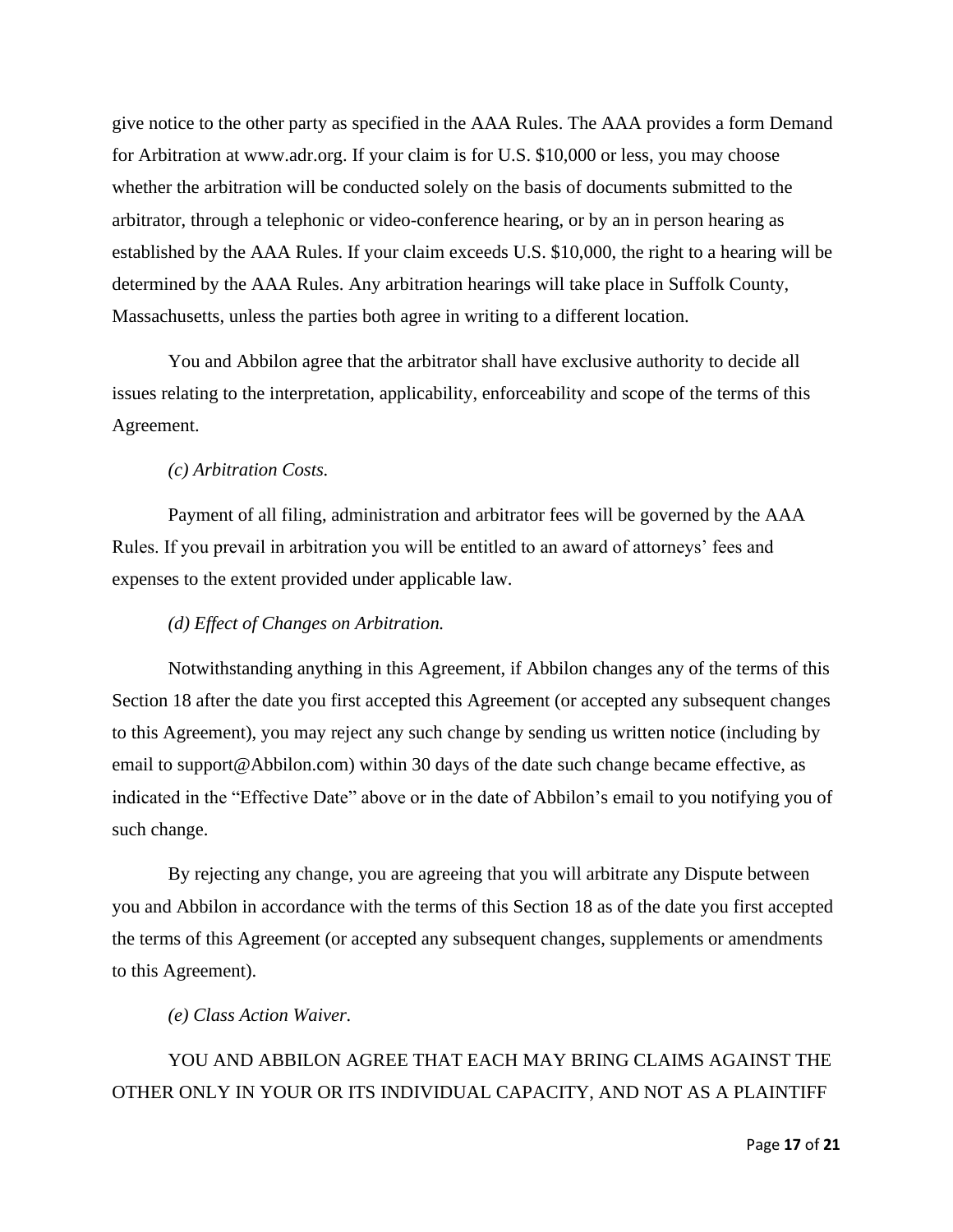#### OR CLASS MEMBER IN ANY PURPORTED CLASS OR REPRESENTATIVE

PROCEEDING. Further, if our Dispute is resolved through arbitration, the arbitrator may not consolidate another person's claims with your claims and may not otherwise preside over any form of a representative or class proceeding. If any of the specific provisions within this Section 18 are found to be unenforceable, the remainder of this Section 18 shall not be affected thereby and, to this extent, the provisions of this Section 18 shall be deemed to be severable.

#### 19. Notices

All notices and communications under this Agreement must be made through the Site or by email.

Abbilon's contact information for this purpose is support@abbilon.com, and Client's contact information for this purpose is contained in Client's user account on the Site and the primary email address(es) in Client's Account Application as Client shall update from time to time.

### 20. Severability and Amendment

The invalidity or unenforceability of any provision hereof shall in no way affect the validity or enforceability of any and all other provisions hereof. Client acknowledges that Abbilon may amend this Agreement from time to time, which amendment(s) will become effective and applicable to Client when published on Abbilon' website or otherwise made available to Clients (except as provided in Section 5(a)) and shall govern the relationship between the Client and Abbilon during the entire term of this Agreement. Client acknowledges that Client will be responsible for checking Abbilon' website periodically for such amendment(s) to this Agreement.

### 21. Waiver or Modification

Abbilon's waiver or modification of any condition or obligation hereunder shall not be construed as a waiver or modification of any other condition or obligation, nor shall Abbilon' waiver or modification granted on one occasion be construed as applying to any other occasion.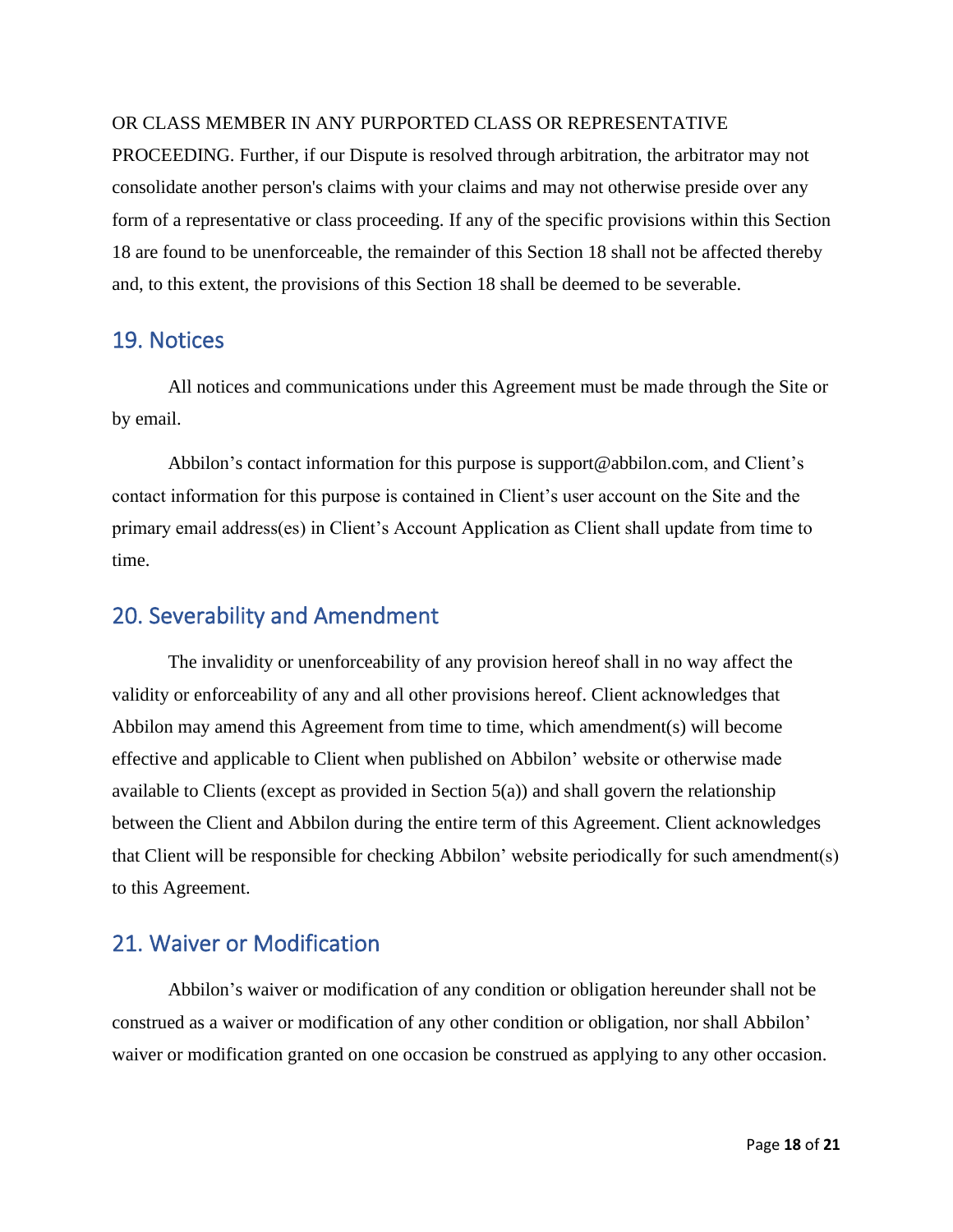### 22. Entire Agreement

This Agreement, together with the Brokerage Agreement, is the entire agreement of the parties regarding the subject matter hereof and supersedes all prior or contemporaneous written or oral negotiations, correspondence, agreements and understandings (including without limitation any and all preexisting client account agreements, which are hereby cancelled). However, the parties may choose to enter into separate agreements between them regarding different subject matters or investment programs.

### 23. No Third-Party Beneficiaries

Neither party intends for this Agreement to benefit any third party not expressly named in this Agreement.

## 24. Death, Disability, or Divorce

If a Client is an individual, the Client's death, disability or incompetency will not automatically terminate or change the terms of this Agreement. However, the Client's executor, guardian or attorney-in-fact may terminate this Agreement by giving written notice to Abbilon. In the event that Client is a joint Account, both Account holders agree that if the Account ever becomes the subject of a dispute between Account holders, and Abbilon becomes aware of the dispute, Abbilon may refuse to disburse or allow for the termination of this Agreement without the consent of both joint Account holders.

Further, both Account holders agree that in the event that one Account holder provides instructions to Abbilon, even if the instructions are to terminate the Agreement and disburse all funds from the Account to one of the Account holders, Abbilon may do so without the permission of the other Account holder and will have no liability to either Account holder.

## 25. Electronic Signatures

*(a) Electronic Signatures.* Client's intentional action in providing an electronic signature, constituted by clicking a button indicating an electronic signature, typing Client's name in a signature field, or otherwise entering an electronic signature, is valid evidence of consent to be legally bound by this Advisory Agreement and by other documentation submitted in the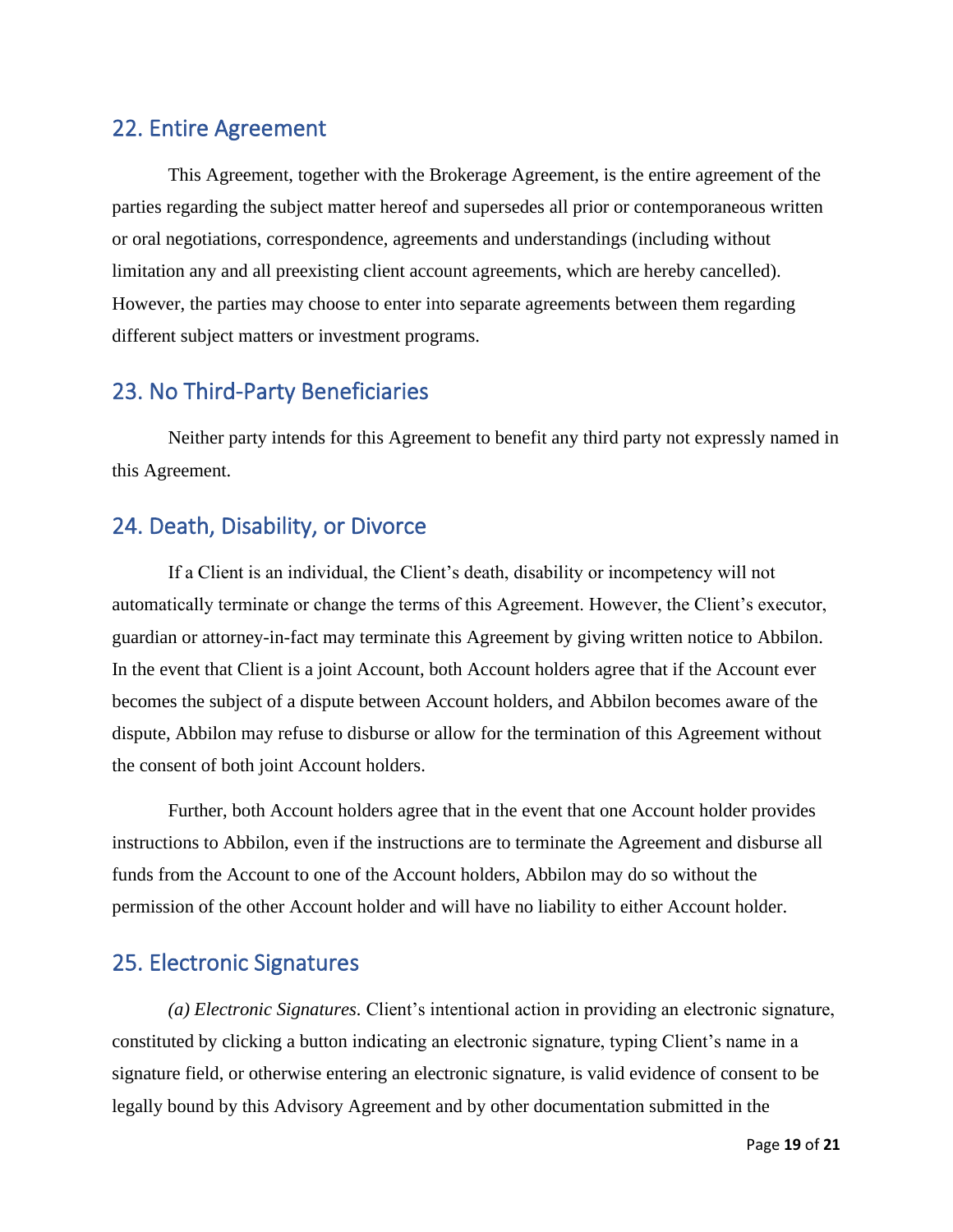Application process or governing Client's relationship with Abbilon, and as valid evidence of consent to be legally bound by any other documents relating to the Account service or Plan Client electronically signs.

*(b) The use of an electronic version of Account documents fully satisfies any requirement that they be provided to Client in writing.* Client acknowledges that Client may access and retain a record of the documents relating to the Plan or account that Client electronically signs. Client is solely responsible for reviewing and understanding all of the terms and conditions of these documents. Client accepts as reasonable and proper notice, for the purpose of any and all laws, rules, and regulations, notice by electronic means, including, the posting of modifications to this Advisory Agreement on the Website.

*(c) Electronic Storage Sufficient.* The electronically stored copy of this Advisory Agreement is considered to be the true, complete, valid, authentic, and enforceable record of the Advisory Agreement, admissible in judicial or administrative proceedings to the same extent as if the document and records were originally generated and maintained in printed form. Client agrees not to contest the admissibility or enforceability of Abbilon's electronically stored copy of the Advisory Agreement in any proceeding arising out of the terms and conditions of the Advisory Agreement. If more than one individual has electronically signed this Advisory.

*(d) Joint and Several Obligations.* Agreement as a Client, obligations under this Advisory Agreement will be joint and several and identical to the obligations of joint Account Holders who have signed a paper Advisory Agreement.

*(e) Electronic Delivery of Documents.* Client acknowledges receipt and acceptance of the "Consent to Electronic Delivery of Documents from Abbilon and Abbilon Securities" which is attached hereto. All written notices to any party under this Advisory Agreement shall be sent to such party in electronic form either through applicable means of the Interface or through designated email addresses, or such other address as such party may designate in writing to the other.

Client is responsible for maintaining a valid email address and software and hardware to receive, read and send email. Client hereby agrees to provide Abbilon with a current email address and promptly notify Abbilon of any changes to his or her email address in his or her